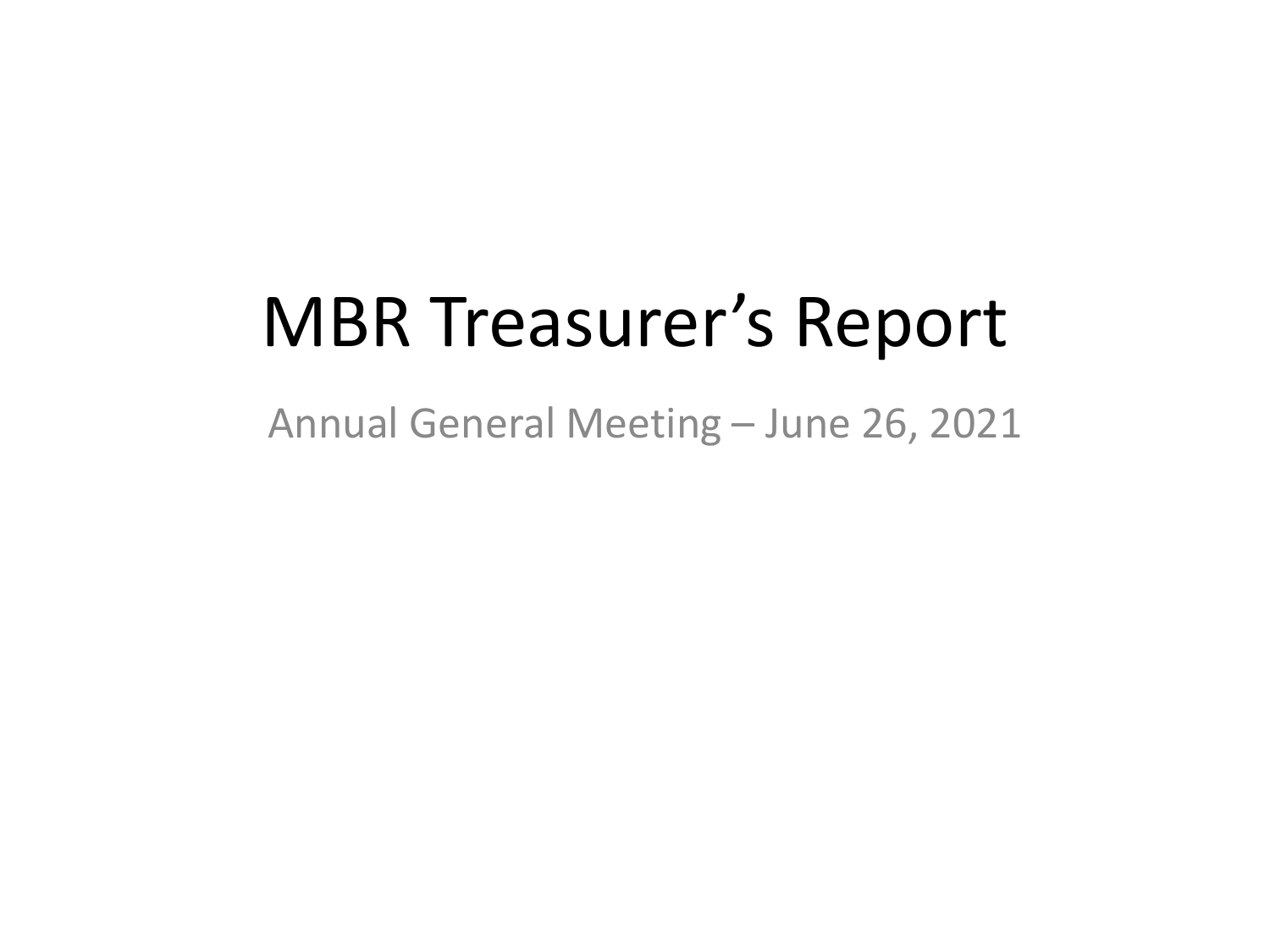# **INTRODUCTION**

- Treasurer Chris Park (ceased to be a member on May 17, 2021)
- Bookkeeper Laura Meyer
- External Accounting Firm Larson Gross
- Summary of the Following AGM Materials and Discussion Points:
	- Financial Summary 2020
	- Operating Budget 2022
	- Reserve Budget (July 2021 June 2022)
	- Reserve Funding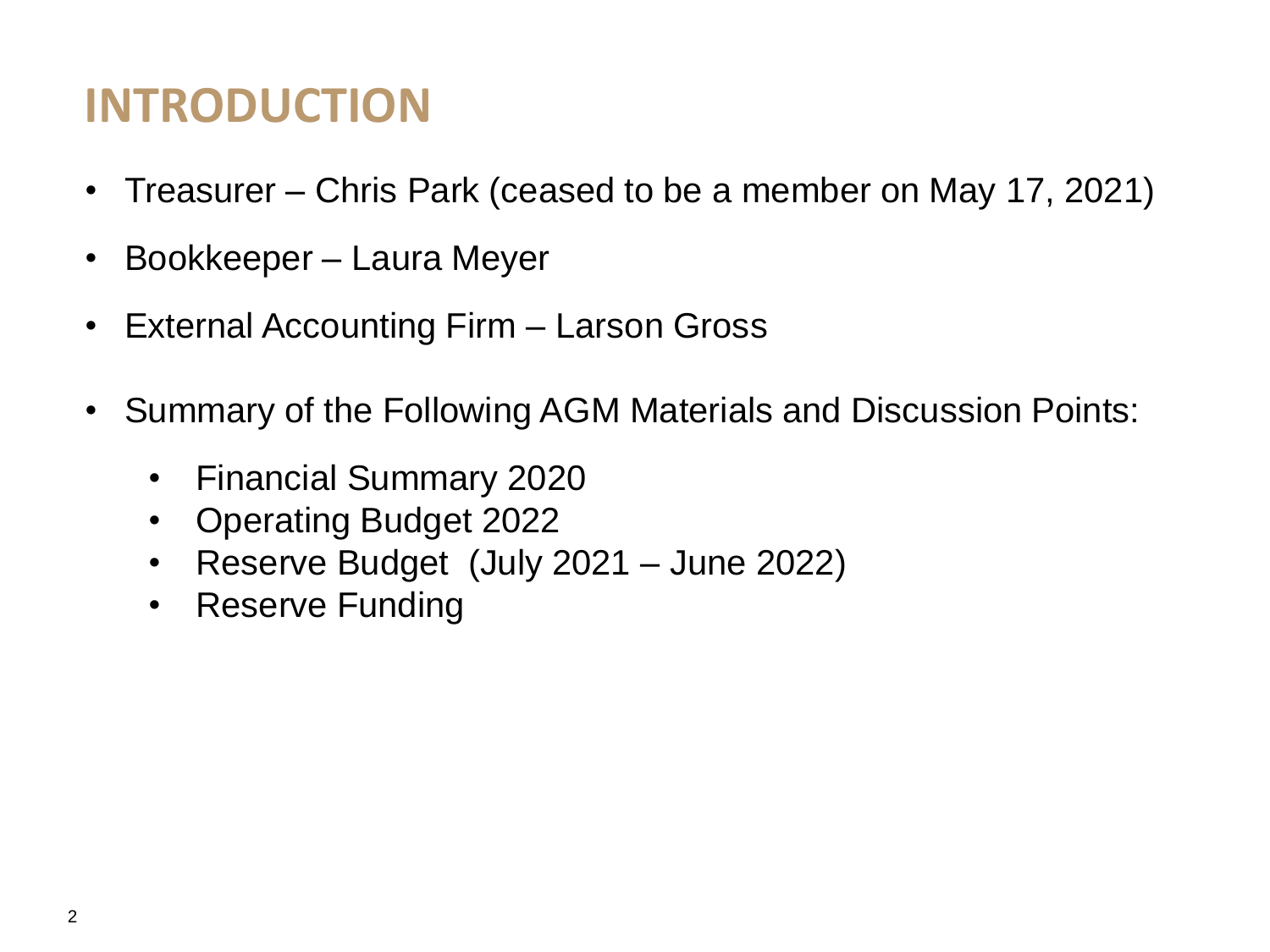#### **FINANCIAL SUMMARY 2020**

- Cash: \$475,912
	- Operating Fund: \$170,870
	- Reserve Fund: \$305,042
- Accounts Receivable: \$7,022
- Total Surplus Without Depreciation and Capital: \$93,120
- Capital Projects Completed: \$5,517
- Total Surplus Without Depreciation: \$87,603
- Total Surplus Without Depreciation and Capital Budgeted: \$36,370
- Key areas which contributed to the additional surplus: rental and violations income were higher, 2020 paving skipped to later date, less wages due to unfilled Office Manager position for a portion of the year and no seasonal help due to COVID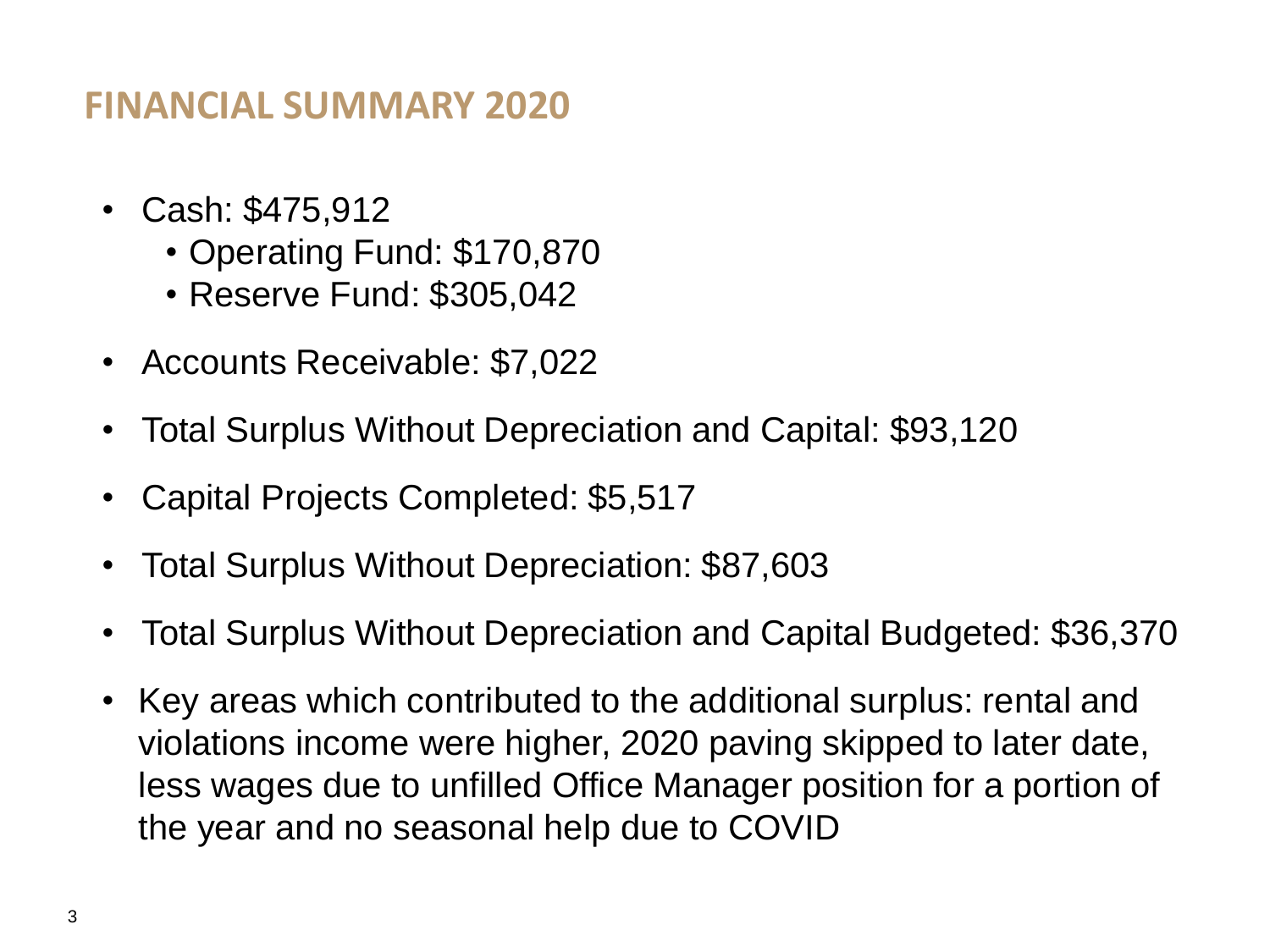### **FINANCIAL SUMMARY 2020 (Continued)**

- Savings on pool supplies and, other common areas affected by COVID, was minimal as pool still needed chemicals and clubhouse still needed some heat
- Savings realized on pool chemicals and clubhouse heat were offset by higher than expected recycling costs
- Subsequent to December 31, 2020, \$61,422 was transferred from the Operating Fund to the Reserve Fund and represents Total Operating Surplus Without Depreciation with an additional holdback for the 2020 unspent road paving budget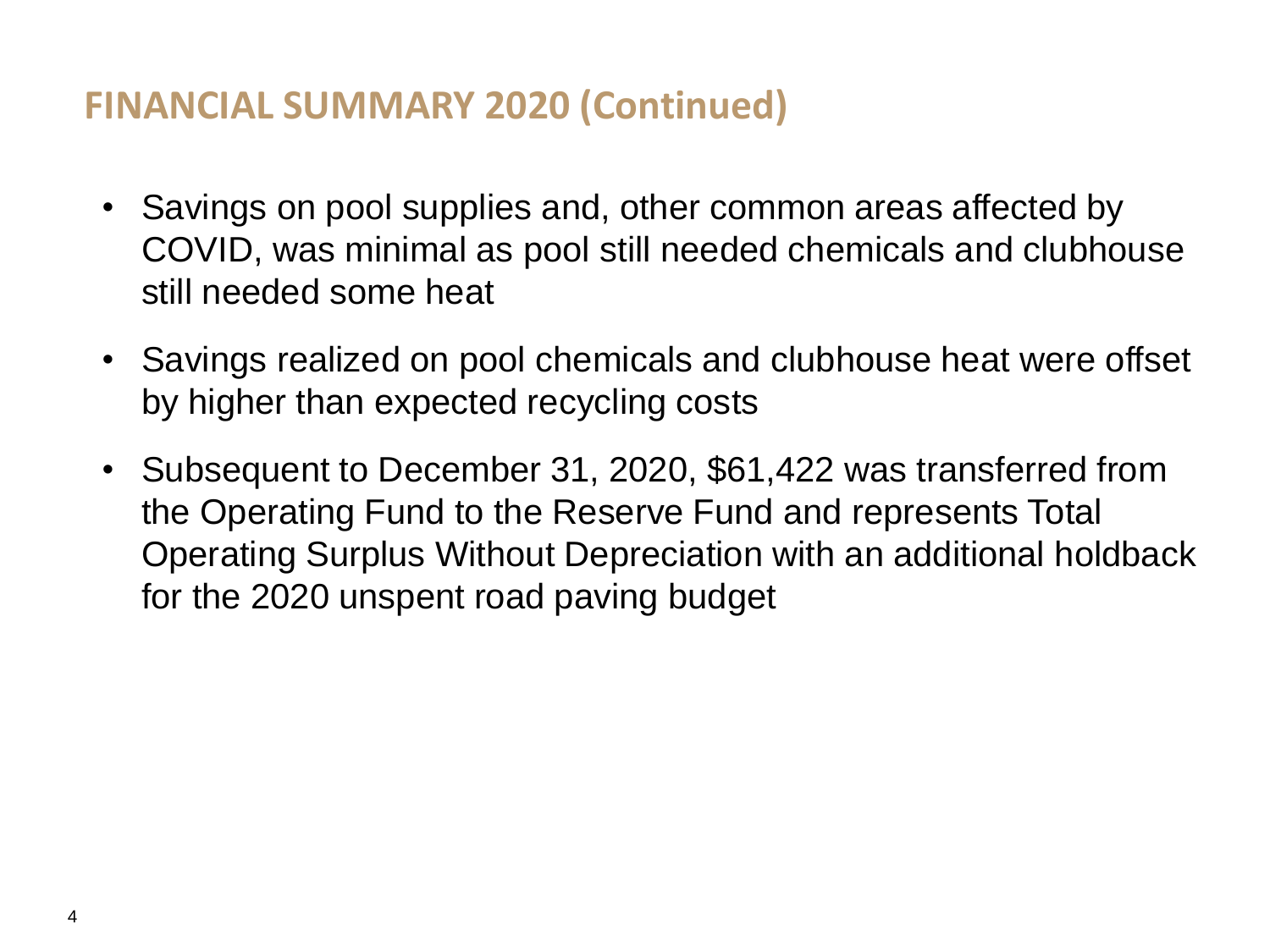#### **FINANCIAL ITEMS MAY 2021**

- Cash: \$612,190
	- Operating Fund: \$219,052
	- Reserve Fund: \$367,134.64
- Accounts Receivable: \$7,046
- Current Expenditures to Date Including Capital: \$94,569
- No Significant Capital Expenditures to Date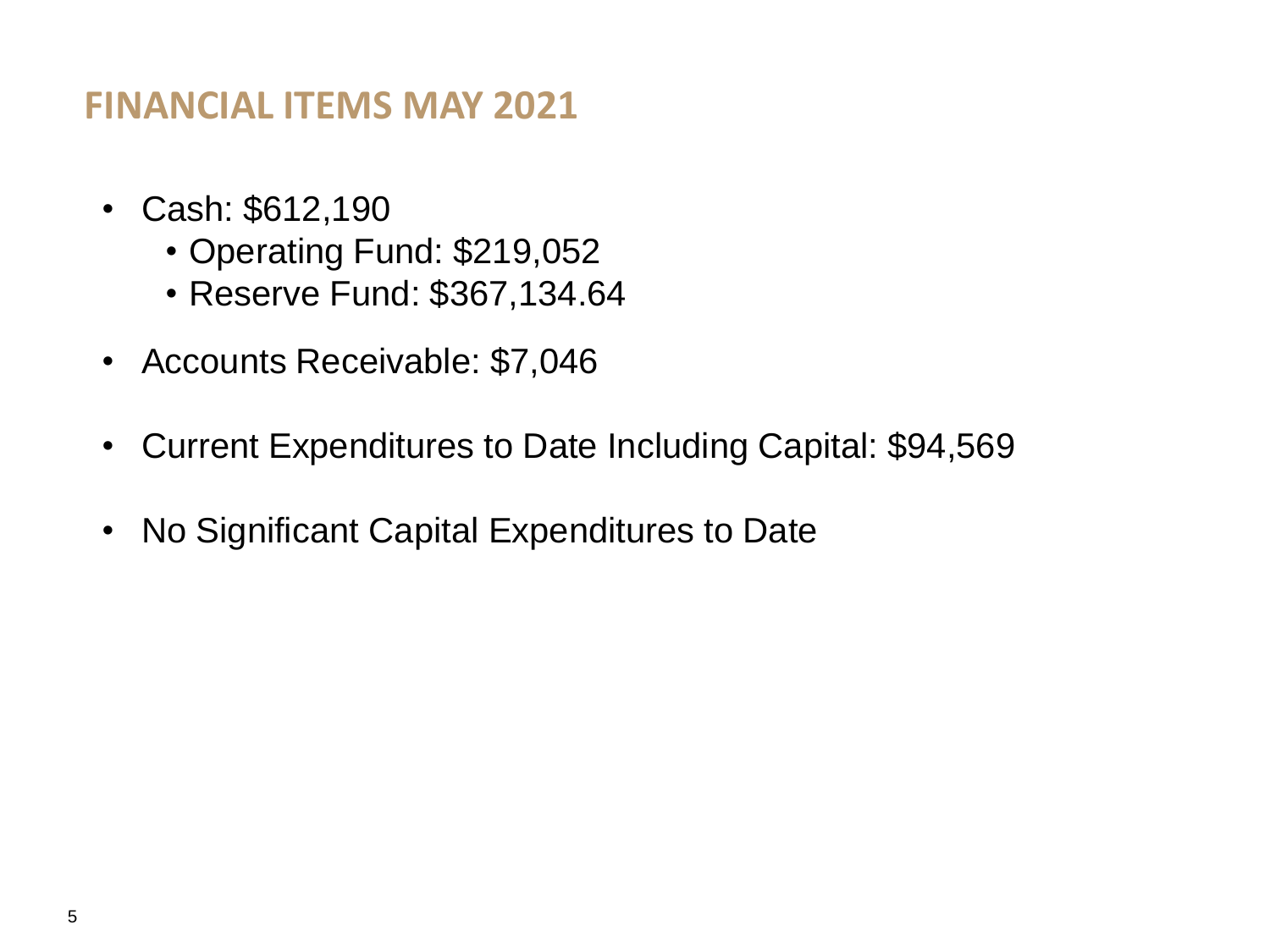# **OPERATING BUDGET 2022**

- Presented 2020 and 2021 budget as comparatives to 2022 draft budget
- Budget required more judgement this year due to uncertainty relating to staffing structure and the impacts of COVID (from a cost perspective) which will extent into 2022
- Member's Dues Assessed:
	- Operating: \$309,050
	- Reserve: \$11,037
	- Represents an increase of \$25 per assessable lot
	- Last increase was 2019
- Increase in dues relates to the following while maintaining a minimum reserve fund transfer of approx. \$36.5k:
	- Increase in utilities including recycling
	- Increase in tree removal
	- Higher administration including legal and expected bad debts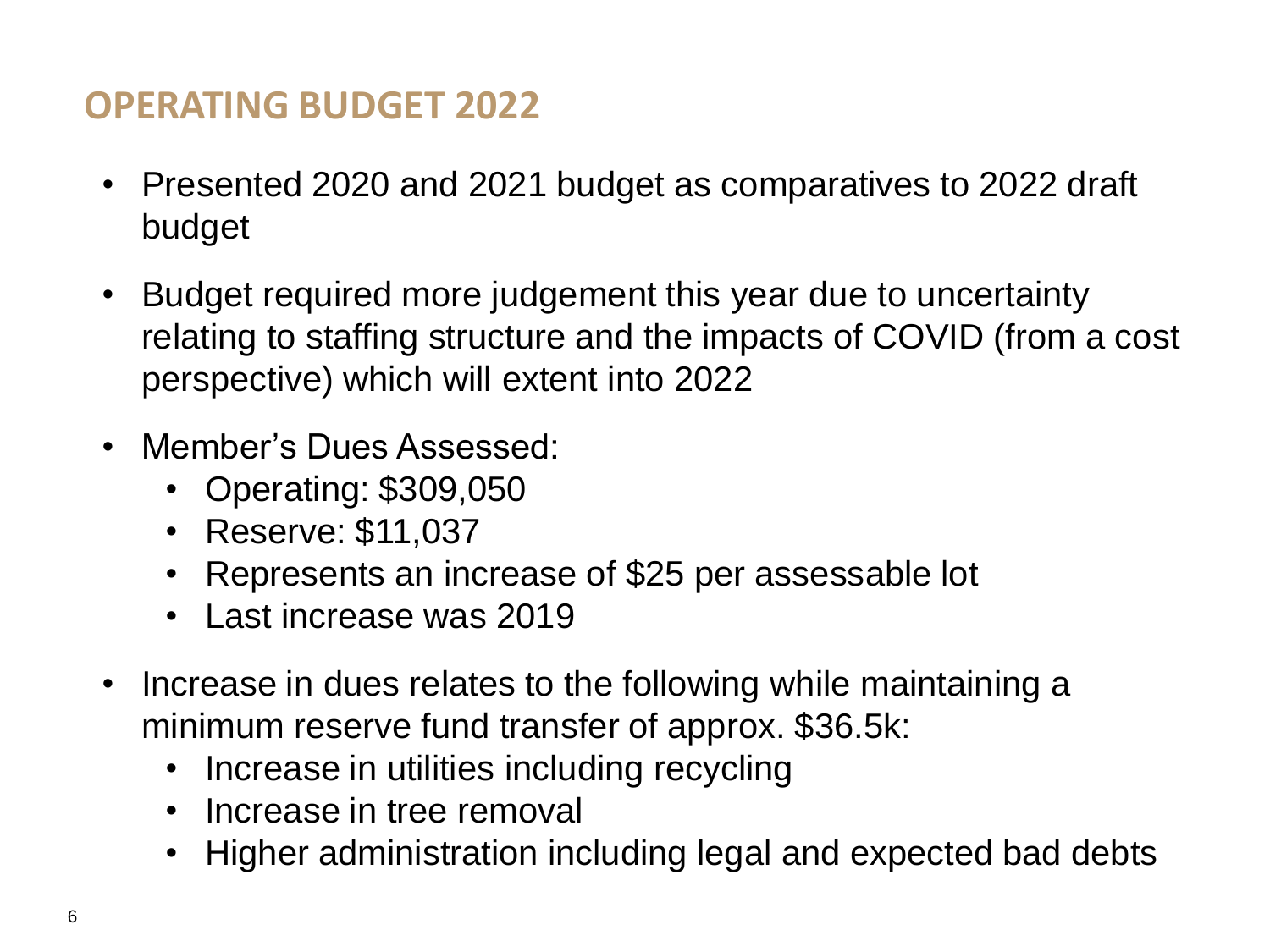# **OPERATING BUDGET 2022 (Continued)**

- Inclusion of a "contingency" to account for unforeseen increase in costs
- Although a credit card recovery fee and higher rental income was budgeted for it was not enough to offset the above
- Additional notes:
	- Salaries represent approx. 44% of the budget
	- Surplus transfer represents approx. 10% of the budget
	- Very little opportunity for cost savings cost structure of the MBR is near certain
		- Potential exists for increase costs in pool chemicals, recycling, legal and other materials in the next 18 months
	- Staff members wages should be reviewed annually with a focus on retention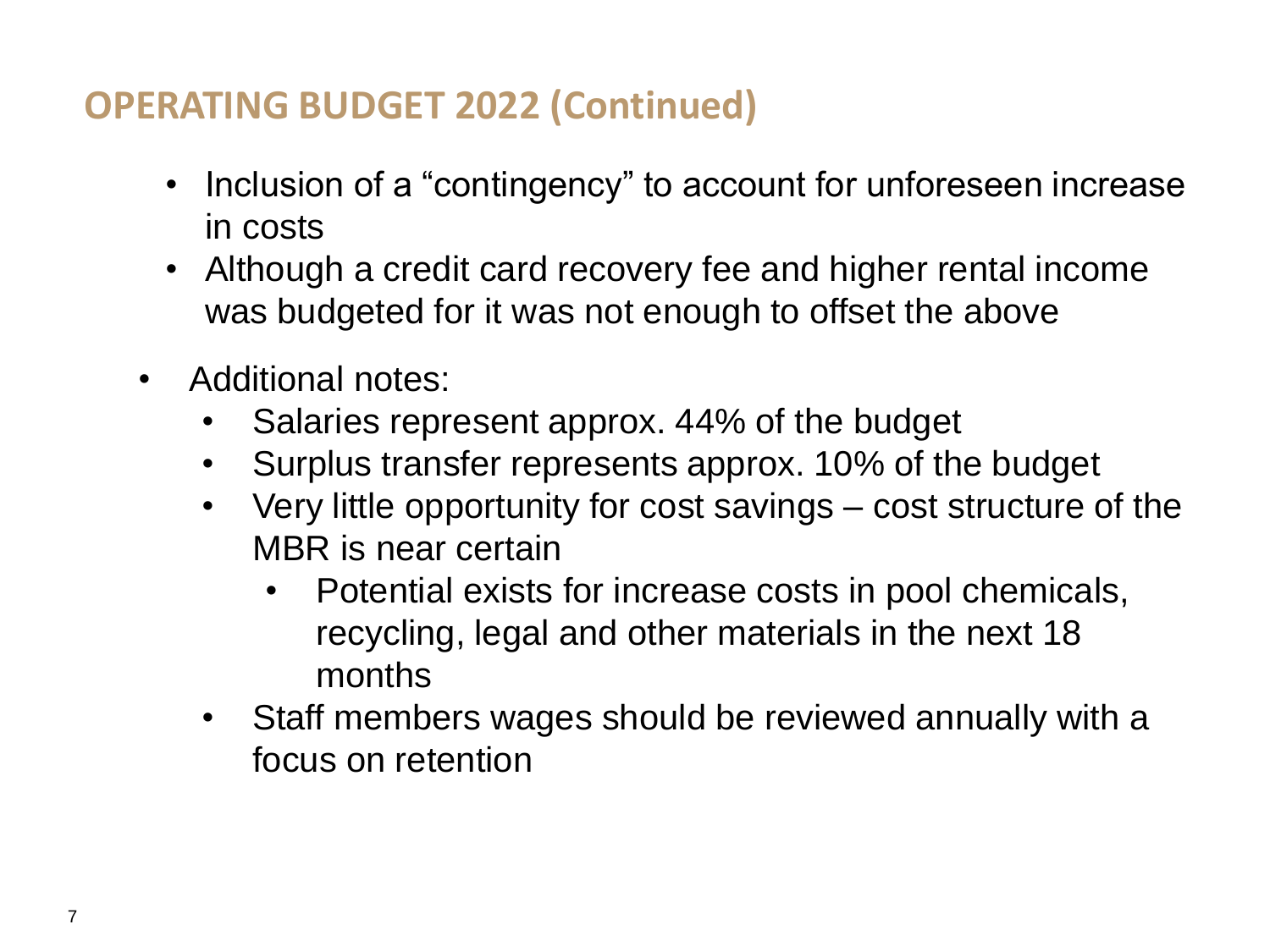## **RESERVE BUDGET 2021/2022 and RESERVE FUNDING**

- New approach to reserve budget
	- Historically presented on a 5 year basis
	- Current budget only presented for the next 12 months
- Reserve Study
	- Board initiated an independent consultant to review and assess MBR's reserve funding
	- Previous reserve plan was prepared "in-house"
	- Draft report, which was delivered in May, indicates MBR's capital needs for the future are not currently funded
	- Reason only one year of a capital budget was prepared was to allow time for the board and Community Manager to assess the report and develop a long term strategy which includes refining capital needs